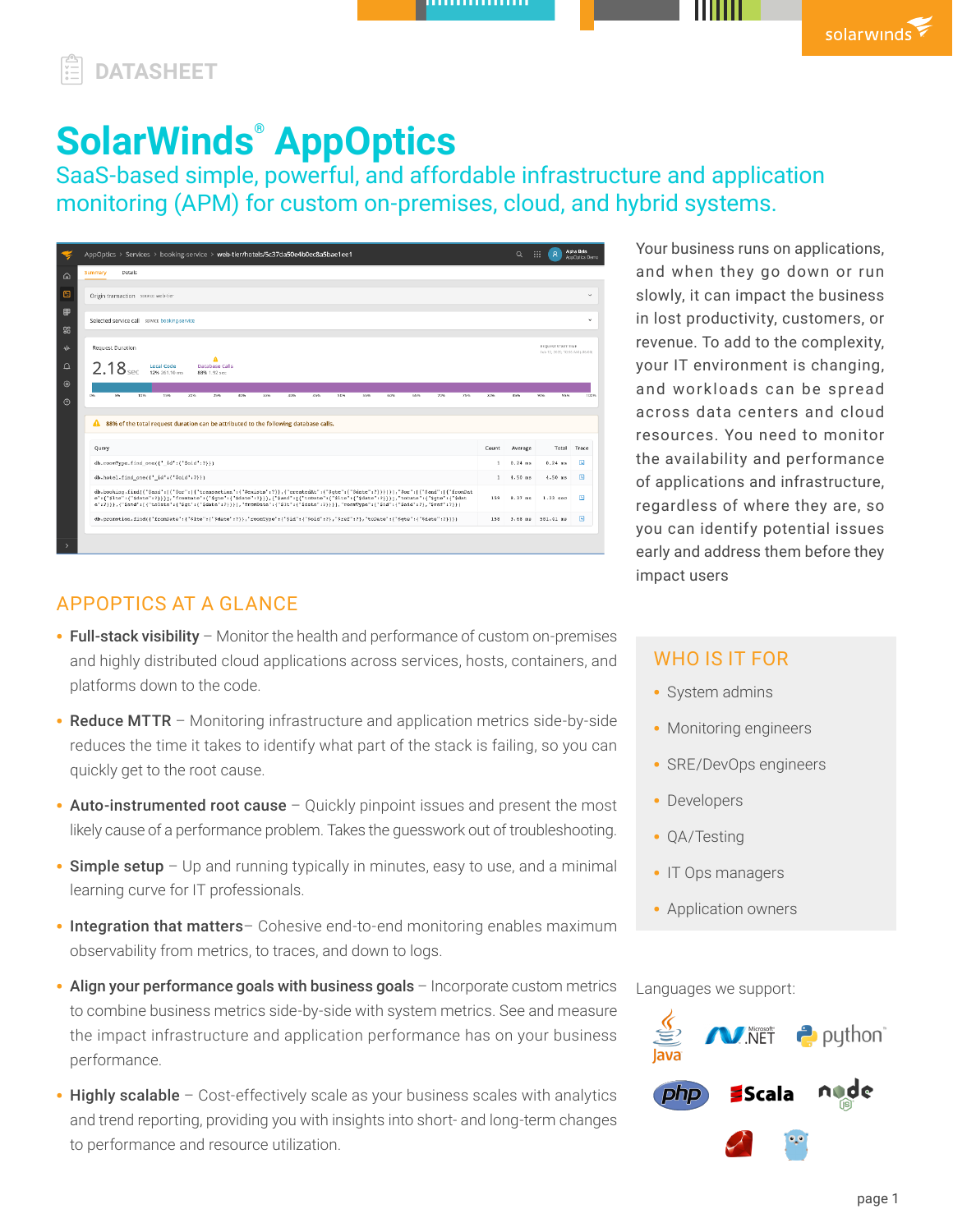## FEATURES

- Comprehensive APM Unified dashboards, alerting, and management for full-stack monitoring. AppOptics removes the wall between infrastructure and application metrics, allowing combined dashboards and application performance alerting
- Server, virtual host, and containers  $-$  A comprehensive set of turnkey infrastructure integrations included, with dozens of AWS and Azure services, web, database, network, containers, orchestrations like Docker and Kubernetes, and more.
- Host and container maps Avoid downtime with color-coded heatmaps and get proactive notifications when your infrastructure resources violate defined performance thresholds.
- Host detail views Monitor your legacy and new IT implementations with simple-to-click drilldowns into resource utilization and performance by services, containers, and processes.
- Service-, and trace-level summaries Pinpoint the root cause of performance problems without drilling down, enabling you troubleshoot issues like latency, volume, error rate, and slowdowns without digging into the details. We make it easy to understand every trace and summarize critical details.
- Application service map Visualize the relationships between services and their dependencies to understand the scope of an issue and triage it faster.
- Distributed tracing AppOptics ties together the path of an entire request into a trace, so even as you add internal services or APIs, you'll know the link between deep-down bottlenecks and user impact.
- Live code profiling Enables you to identify the slow method that was introduced, speeding up the turnaround time, and allowing the feature to get out faster.
- Exception tracking Provides a summary of exceptions happening within a service context, from the current volume of exceptions, when they started, to which exceptions are most frequent. You can even drill into each exception, viewing the stack trace, and which endpoints in the application are throwing them.
- Customizable dashboards and reports Communicate and collaborate across the team with shared dashboards and reports, and integrations with team solutions like Slack® , PagerDuty® , and custom webhooks.
- Custom metrics Analyze custom infrastructure, application, and business metrics. Send any type of metric to AppOptics, be it via language bindings, opensource collection agents, or even a simple curl command. Easily overlay timeshifted data to understand growth, trends, and problems.
- Integrated with SolarWinds<sup>®</sup> Loggly<sup>®</sup> Combine metrics, traces, and logs for one-click drill down into log lines associated with a specific host or transaction trace, all in one user interface.

*AppOptics gives us configurable application performance monitoring and an amazing level of granular metrics, which we've used to spot bottlenecks and inefficient transactions in our stack. All at a much better price than the competition.*

> — Peter Thompson Head of Technology, B2E Technologies Ltd

| plugins    |                                      |  |              |  |  |  |  |
|------------|--------------------------------------|--|--------------|--|--|--|--|
| aws        | <b>APACHE</b><br>HTTP SERVER PROJECT |  | docker       |  |  |  |  |
| kubernetes | ج⊾<br>M <b>ySQL:</b> MySQL:          |  | <b>NGIMX</b> |  |  |  |  |
| STATSD     |                                      |  |              |  |  |  |  |

More than 150 integrations and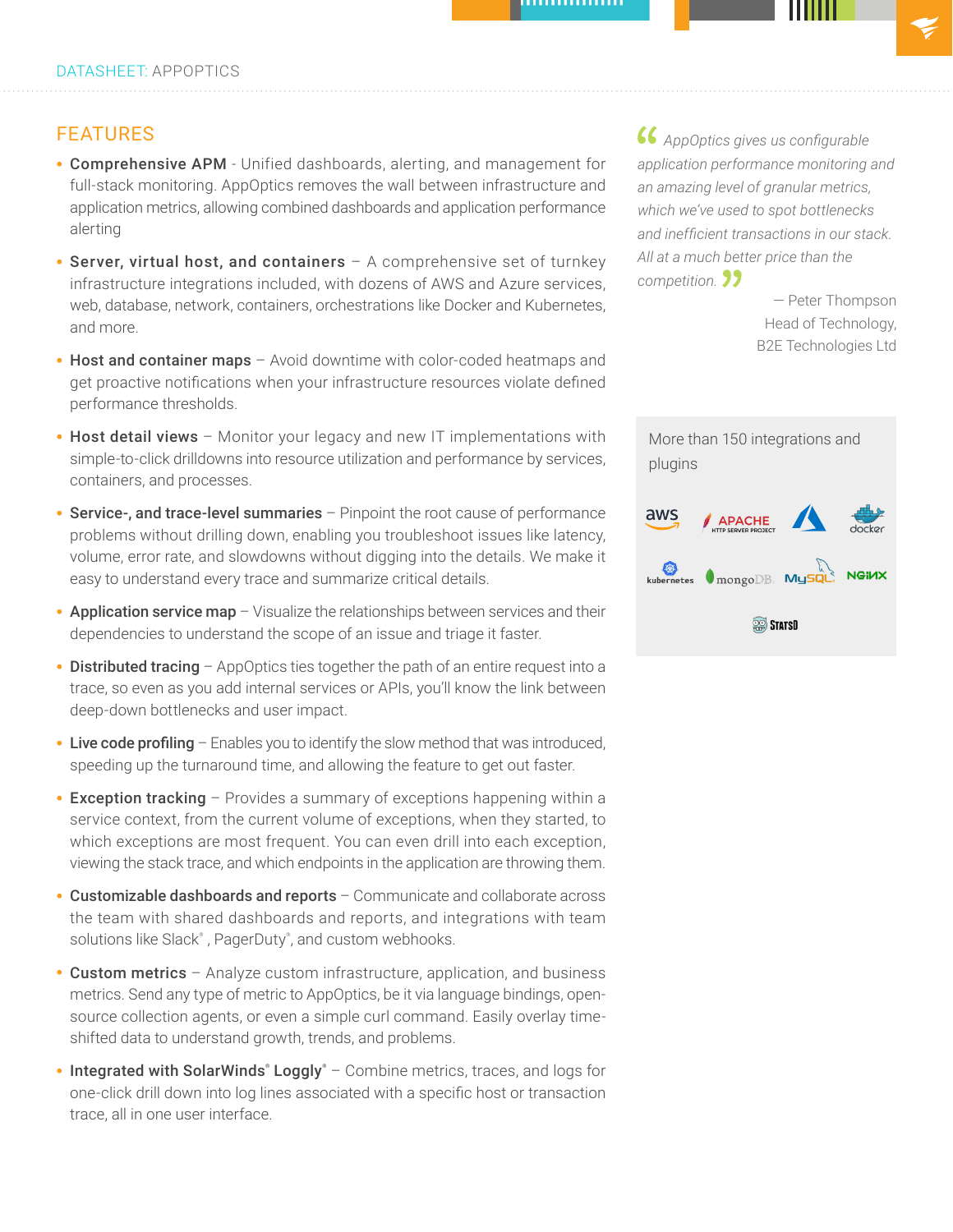## • CHALLENGES ADDRESSED

- Ability to afford monitoring your business-critical applications
- Simple to use even if you don't have intimate knowledge of each application
- Complete visibility into the health and performance of our applications and their underlying infrastructure
- Our applications meet service-level objectives and perform the way they were designed to
- Ability to quickly pinpoint the root cause of performance issues across the stack, down to a poor-performing line of code
- Reduce downtime and impact to users due to application errors, resource allocation, or performance issues across the stack.
- Confidence that our performance monitoring tool can scale with you technically and cost-effectively
- Maximum observability through tight integration with Log Management and Analytics (powered by SolarWinds Loggly) functionality

Monitoring for multiple cloud platforms, including dozens of AWS services